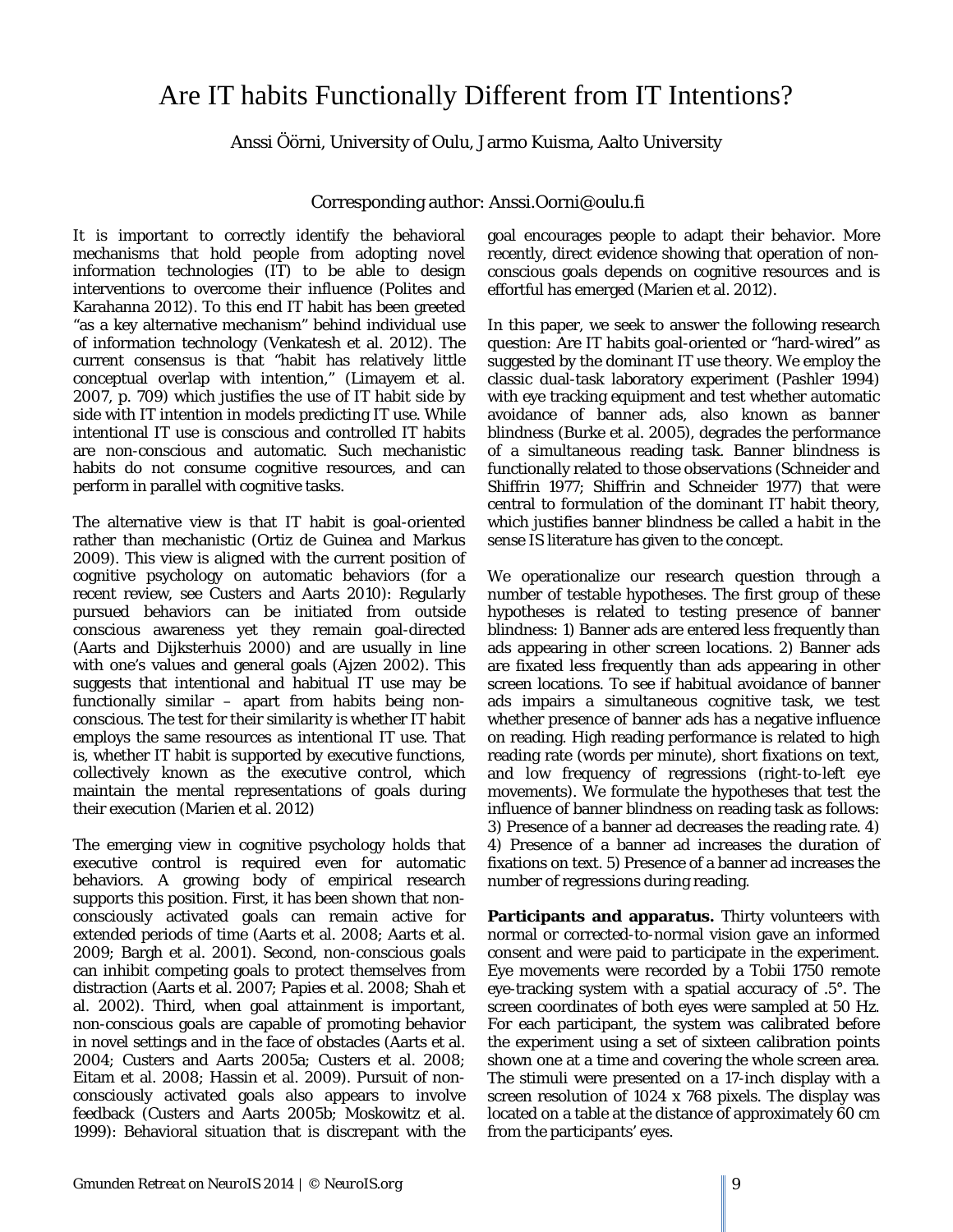**Materials.** The stimuli comprised 32 web pages each containing a text and two ad areas, one above (banner) and one to the right (skyscraper) of the text. The text material came from 32 online magazine articles with mean length of 104 words and range of 90 – 118 words. The length average of words was 6.8 characters. The texts were displayed in a 14-point Arial font, the character height average was .4°, and width average .3° from the viewing distance. The advertisements comprised 64 full-color ads of 16 different topics. Four professionally designed ad versions (banner vs. skyscraper; animated vs. static) of each topic were used to control for the effects of ad content. Each participant saw all 64 ads; the same topic never appeared both as a banner and a skyscraper on a web page. Animations included different combinations of horizontal, vertical and rotating movement, and text or graphics fading in or out. The banners subtended 14.4° x 2.0° (468 x 60 pixels), and the skyscrapers subtended 4.4° x 11.6° (140 x 350 pixels). We used a Latin-square design in which each participant read eight texts per condition (combination of static and/or animated ads), and every text was read by equal number of participants. Texts and ad combinations were randomly assigned to different conditions to prevent possible interactions between the text and ad contents. The conditions were presented in randomized order with a Java servlet based stimulus onset system, and displayed using Internet Explorer web browser. The web pages fitted in one screen.

**Procedure.** We informed the participants that the experiment was about online reading, and instructed them to read the 32 texts for content. The participants read the texts at their own pace, and we measured their eye movements during this time. When finished reading a text, the participants clicked on a push button, which opened a new web page with a four-choice question. Answering the question displayed the next stimulus. After seeing all 32 stimuli and answering the related content questions, we asked the participants to rate on a five step Likert scale whether they had paid attention to ads and if the ads had interfered with reading.

**Data analyses.** We extracted fixations, saccades and blinks from the raw eye coordinate data with the Tobii Clearview software using a window-based algorithm with 40 pixel window and 100ms minimum fixation duration.

To measure reading performance as a function of the overall scanning behavior on the page, we calculated reading rate as the number of words divided by the time spent on the page (words per minute, wpm). To test whether attention to ads (fixations to the ads) or inhibiting attention to ads (decreased reading rate in the absence of attention to ads) interfered with reading, we calculated eye movement measures separately for the ad and the text regions. We calculated number of entries and total number of eye fixations to measure attention to ads. To measure reading difficulty, we calculated number of entries on the text region, mean fixation duration, and

number of saccades that were directed backward on the current line (regressions), for the text region (reviewed in Rayner 1998).

Reading performance and eye movement measures for the text area were studied with repeated measures analysis of variance (ANOVA). Generalized Estimating Equations (GEE) model was used for the eye movement measures for the ads.

**Results.** On average participants fixated banners on 14% of trials while they fixated skyscrapers on 20% of trials. Number of entries  $[\chi^2(1)=18.24, p<0.001]$  and fixations  $[\chi^2(1)=27.45, p<0.001]$  were higher for skyscrapers than for banners (**H1 and H2 supported**). Ad position affected reading rate  $[F(1, 26)=6.48, p=.017,$ ηp2 =.199]: Reading was slower when banner was present compared to when skyscraper was present. Presence of banner was also related to longer mean fixation duration during reading  $[F(1, 26)=11.73, p=.002,$  $\eta p^2$  =.311] and greater number of regressions [F(1, 26)=6.29, p=.019,  $np^2 = 195$  on the text region (**H3**, **H4, and H5 supported**).

We find that online ads that appear in somewhat unexpected locations draw more overt attention than those ads that appear in the most expected location on top of the Web page. That ads appearing in the most expected locations, in turn, interfere more with the simultaneous cognitive task tells us that these ads are inhibited with some effort. This finding supports the idea that people learn strategies of avoiding online ads in their visual field. Banner blindness is related to impaired reading, which tells us that the habit consumes cognitive resources and occupies the *executive control*. We conclude that banner blindness, which can be considered in many ways the epitome of IT habit, is goal-oriented behavior. Thus, IT habits seem to be functionally identical with intentional behaviors save for the absence of conscious intention. Our findings suggest that we should reconsider the theoretical justification of using IT habit as a complement to IT use intention in IT use models.

Our findings suggest that the current IT habit theory is in need of mending. The only major difference between habitual and intentional IT use seems to be that habits are carried out with limited awareness, a relatively unimportant difference by the standards of modern cognitive psychology (Custers and Aarts 2010; Dijksterhuis and Aarts 2010): Intentions are merely conscious representations of goal pursuit (Bargh and Morsella 2009). The academic importance of our findings lies in the advice they give for improving predictions of IT use: It is not meaningful to say that IT habits limit the predictive power of IT intentions, for habitual and intentional IT use are both goal-oriented behaviors. We have a number of competing explanations for the low IT intention-IT use relationship (e.g. Burton